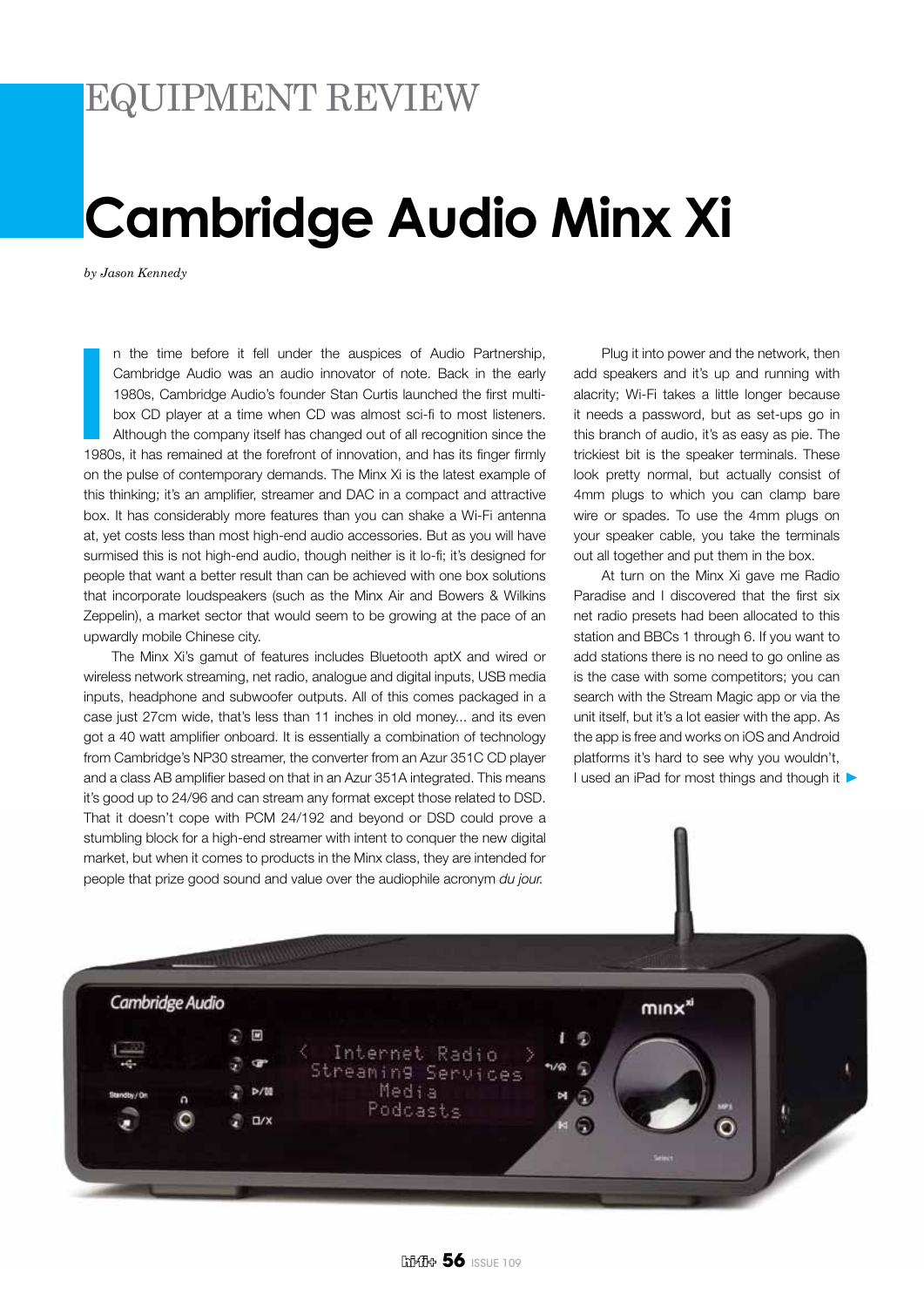## EQUIPMENT REVIEW / **Cambridge Audio Minx Xi**



 $\blacktriangleright$  has a few foibles, I found it an intuitive piece of software. It didn't display album art, but this was more to do with my poor metadata management skills than faults with the app.

I started out using the Minx Xi with a pair of Cambridge Aero 6 floorstanders; a speaker I have been getting great results with on more expensive amplifiers. Here, however, it didn't seem to gel. The speaker is remarkably clean and smooth thanks to its BMR mid/tweeter, but it can't be all that sensitive because the relatively low power of the Minxi Xi failed to deliver any dynamics. Voice was good and detail pretty high, but overall not a happy pairing. So I took the next, ahem, logical step and put the PMC Fact.8 in place. This rather unnatural 'mullet' pairing was considerably more happy, delivering life and energy in the context of slightly lazy timing, but with good detail levels. Scale is somewhat wanting, but it can do reverb and – while there is a distinct lack of grip by standalone integrated standards – it produces enough welly to enjoy Massive Attack's 'Inertia Creeps' at a reasonable level.

It's a smooth and full sounding device that lacks the pace and dynamics of separates, but does a very passable job considering the price. A Naim UnitiQute 2

costs £1,150 and doesn't have as many features (but offers DAB reception), which might be why it's able to deliver a considerably more engaging if relatively dry sound from a smaller box.

One of the things that differentiates the Minx Xi from the UnitiQute 2 is Bluetooth streamiing, which in the Xi is achieved with a plug-in USB dongle. Cambridge uses an aptX device which offers clear advantages over the standard system. Unfortuately neither my iPad nor my mobile support aptX so I wasn't able to enjoy the benefit. The tablet however produced a pretty tolerable result when it was streaming content from the NAS drive via PlugPlayer. By this point in the proceedings I had moved over to a pair of speakers that seemed more appropriate to the Minx Xi; specifically Q-Acoustics 2010i bookshelfs. These are compact and inexpensive (£130) speakers that work remarkably  $\blacktriangleright$ 

*"I took the next, ahem, logical step and put the PMC Fact.8 in place. This rather unnatural 'mullet' pairing was considerably more happy, delivering life and energy in the context of slightly lazy timing, but with good detail levels. Scale is somewhat wanting, but it can do reverb and – while there is a distinct lack of grip by standalone integrated standards – it produces enough welly to enjoy Massive Attack's 'Inertia Creeps' at a reasonable level."*